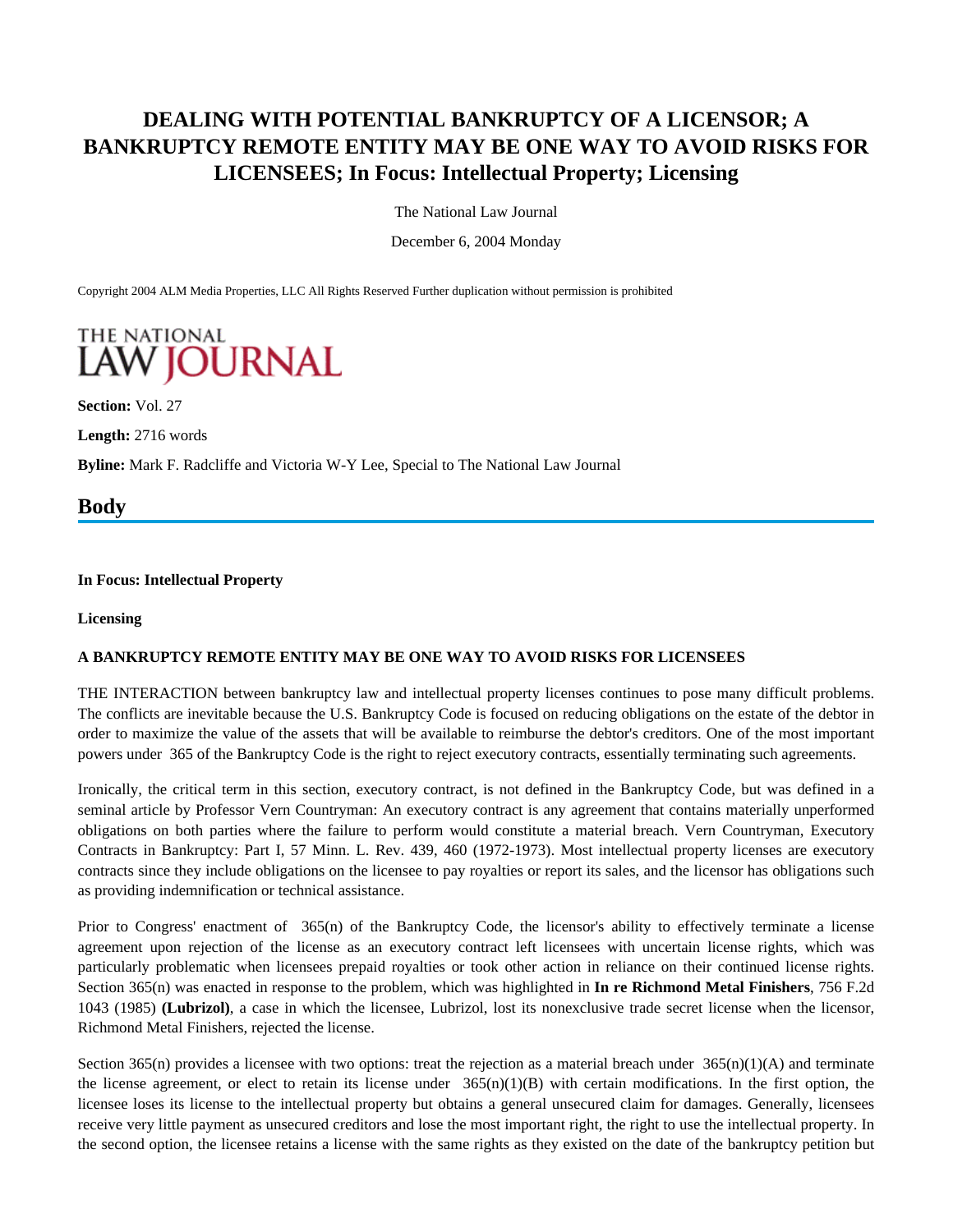# DEALING WITH POTENTIAL BANKRUPTCY OF A LICENSOR; A BANKRUPTCY REMOTE ENTITY MAY BE ONE WAY TO AVOID RISKS FOR LICENSEES; In Focus: Intellectual Property; Licens....

these rights extend to a specific definition of intellectual property, which in many cases may be more narrow than what the licensee originally negotiated, and all future obligations (such as indemnity, new developments and technical assistance) are terminated, though the licensee must continue to pay all royalties under the license.

Essentially, 365(n) grants a new, statutorily defined license. This article focuses on the impact of the specific definition of intellectual property under 365(n) and a structure to minimize the impact on the licensee.

Intellectual property is defined in the Bankruptcy Code to include mask works, copyrights and patents arising under the specific sections of U.S. law as well as patent applications and trade secrets without any geographic distinction (trademarks were expressly excluded). Intellectual property is based on national laws, so a company does not own a patent but rather owns a patent under the laws of a particular country, which may differ in important ways ranging from the scope of the rights to their term. Consequently, the definition of intellectual property in the Bankruptcy Code, by its terms, appears to exclude copyrights and patents arising under foreign laws.

Though the issue has never been litigated, it is likely that the licensee's new statutory license pursuant to 365(n) (1)(B) would not include a license to foreign patent and copyrights. The licensing of technology has increased dramatically in importance as well as the global nature of licensing. It is difficult to measure the total value of licensing in the economy, but a recent survey conducted by the Association of University Technology Managers of technology licensing by 222 U.S. and Canadian universities, hospitals and research institutions, indicated that the value of technology licenses has increased sixfold between 1991 and 2002. See AUTM Licensing Survey: FY 2002, available at **www.autm.net/index\_ie.html**. This increased importance of technology licensing, together with the interconnected nature of the current global economy, makes this limitation of the statutory license under 365(n) a significant problem.

#### **The use of BREs**

The most certain method of avoiding this risk is for the prospective licensee to take an assignment to the intellectual property and license it back to the original owner. However, this option is rarely available because the licensor views such an approach as a sale rather than a license of the intellectual property. Therefore, the most effective method for licensees to avoid the potential negative consequences for foreign rights resulting from a bankruptcy of the licensor (also referred to in this article as the parent) may well be the creation of a bankruptcy remote entity (BRE) to become the owner and licensor of the intellectual property.

The BRE is designed to avoid both a voluntary or involuntary bankruptcy case. Since the adverse consequences that could result from the rejection of the licensee's license would occur only if the licensor was the debtor in a bankruptcy case, by making a BRE the licensor with little chance of becoming a debtor, the risk that the adverse consequences would occur is minimized. A licensee may have leverage to convince a licensor to make a BRE the licensor if the licensee will do the deal only under that condition.

BREs have been more commonly used in the real estate area and their use remains novel and relatively unknown in the area of technology licensing. Typically, a BRE is structured as a corporation, frequently a Delaware corporation since Delaware's body of corporate law is relatively well developed and generally provides greater assurance and guidance in understanding and analyzing legal issues. Though a Delaware business trust or limited liability company are also possible structures for the BRE, the disadvantages of using either of these entity structures outweigh their advantages.

BREs structured as corporations need to include operational covenants in the charter documents to ensure the separate legal and operational existence between the financially distressed parent and the BRE. This separate existence is necessary to minimize the risk that the BRE becomes a debtor itself and the risk of involving the BRE in a bankruptcy of the parent through substantive consolidation.

Substantive consolidation is a judicially created equitable doctrine that, among other matters, allows a bankruptcy court the discretion to exercise jurisdiction over assets of a nondebtor party. Courts most often order substantive consolidation when the nondebtor party is found to be an alter ego of the debtor, so the charter provisions should require that the BRE conduct itself in an independent manner so as to avoid the alter-ego determination.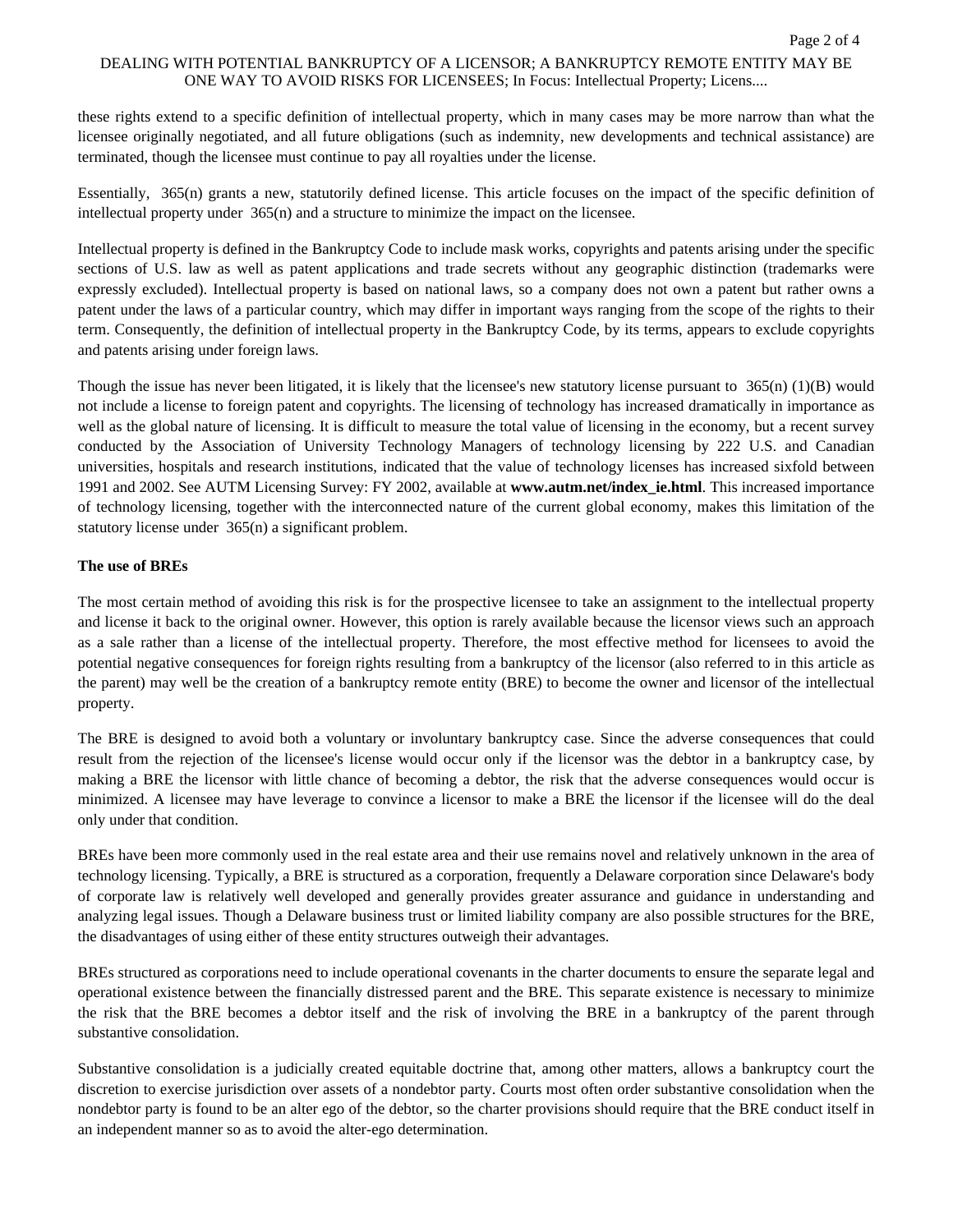# DEALING WITH POTENTIAL BANKRUPTCY OF A LICENSOR; A BANKRUPTCY REMOTE ENTITY MAY BE ONE WAY TO AVOID RISKS FOR LICENSEES; In Focus: Intellectual Property; Licens....

Some examples of the actions that the BRE should be required to take include establishing and maintaining an office through which the BRE's business would be conducted separate and apart from those of the parent, as well as a fair and reasonable allocation of any overhead of shared facilities; maintaining separate corporate records and books of account from those of the parent; not commingling assets with those of the parent; and conducting business in the name of the BRE rather than the parent.

To avoid a voluntary bankruptcy, the licensee should insist that it becomes a stockholder of the BRE with a veto over certain transactions. The licensee would typically purchase and hold a few shares of a class of stock with no rights other than a class vote on certain transactions, including the initiation of a bankruptcy case, a disposition of the intellectual property and any change in control. This stock would not have any rights to dividends, liquidation preferences or any other economic rights. This approach provides the licensee with a veto, but because it holds only a few shares, the licensee minimizes its liability from exercising its veto rights since it does not have the fiduciary duties typically associated with majority stockholders.

In addition to the protections afforded from becoming a stockholder, the licensee can also require that its stock comes with the right to vote for a single director on the board of directors. The charter would, then, require that no bankruptcy petition, disposition of intellectual property or change of control could be authorized without the affirmative vote of that director. In addition, the BRE's charter should also require that the BRE's board of directors include at least one disinterested director with no affiliation to the parent or licensee, and provide that no bankruptcy petition, disposition of intellectual property or change of control be authorized without the affirmative vote of that director.

The protections at the board of directors level are supplemental to those afforded the licensee through its stock ownership because the directors may still decide that their fiduciary duties require them to vote in favor of one of these actions. Therefore, the licensee's position as a stockholder with a veto vote of a class of securities described above provides more certainty in preventing a BRE's voluntary bankruptcy.

To avoid the risk of involuntary bankruptcy, the BRE should also be bound by operational covenants that restrict the BRE's ability to incur liabilities to minimize the risk that third parties would have the right to bring an involuntary bankruptcy petition against the BRE. Some examples of these types of covenants include not guaranteeing or otherwise becoming obligated for debts of other entities; not pledging its assets for the benefit of any other entity; and not engaging in any material business activity, other than bare licensing of technology (i.e., without providing indemnification or other obligations), that could give rise to monetary liability and, thus, creditors.

Though it is not practically or legally possible to totally eliminate the possibility of creditors of the BRE (for example, as the owner of intellectual property, the BRE will need to hire attorneys to prosecute its patent portfolio and those attorneys will be creditors of the BRE), these covenants minimize the BRE's ability to incur liabilities not essential to the bare licensing of technology.

#### **Assignment of rights**

In order for the BRE to grant the license to the licensee (and potentially other licensees), the BRE must have the necessary rights to the intellectual property. Thus, the parent must assign to the BRE ownership of the relevant intellectual property. Section 365(n) expressly provides for the retained license to include U.S. copyrights and U.S. patents, so the parent could elect to assign to the BRE only ownership of the foreign copyrights and patents. Then, the licensee's rights to the foreign rights would come from the BRE and the rights to the U.S. rights would come from the parent. However, given the uncertain future of the parent after the filing of a bankruptcy, the licensee would benefit if it received all rights under the license from the BRE, which would require an assignment to the BRE of the U.S. rights as well as the foreign rights.

While the establishment of a BRE is likely to decrease significantly the risks associated with reliance on the statutorily defined license of 365(n), there are risks and limitations associated with the assignment of intellectual property from the parent to the BRE to effect the structure. First, an assignment of a patent may limit the ability of the parent to obtain monetary damages (rather than injunctive relief) under U.S. patent law.

Second, the parent may not be able to transfer all of its IP to the BRE because some of its IP may be in the form of third-party licenses that require the consent of the third-party licensor. Therefore, though the BRE may be able to acquire ownership, and